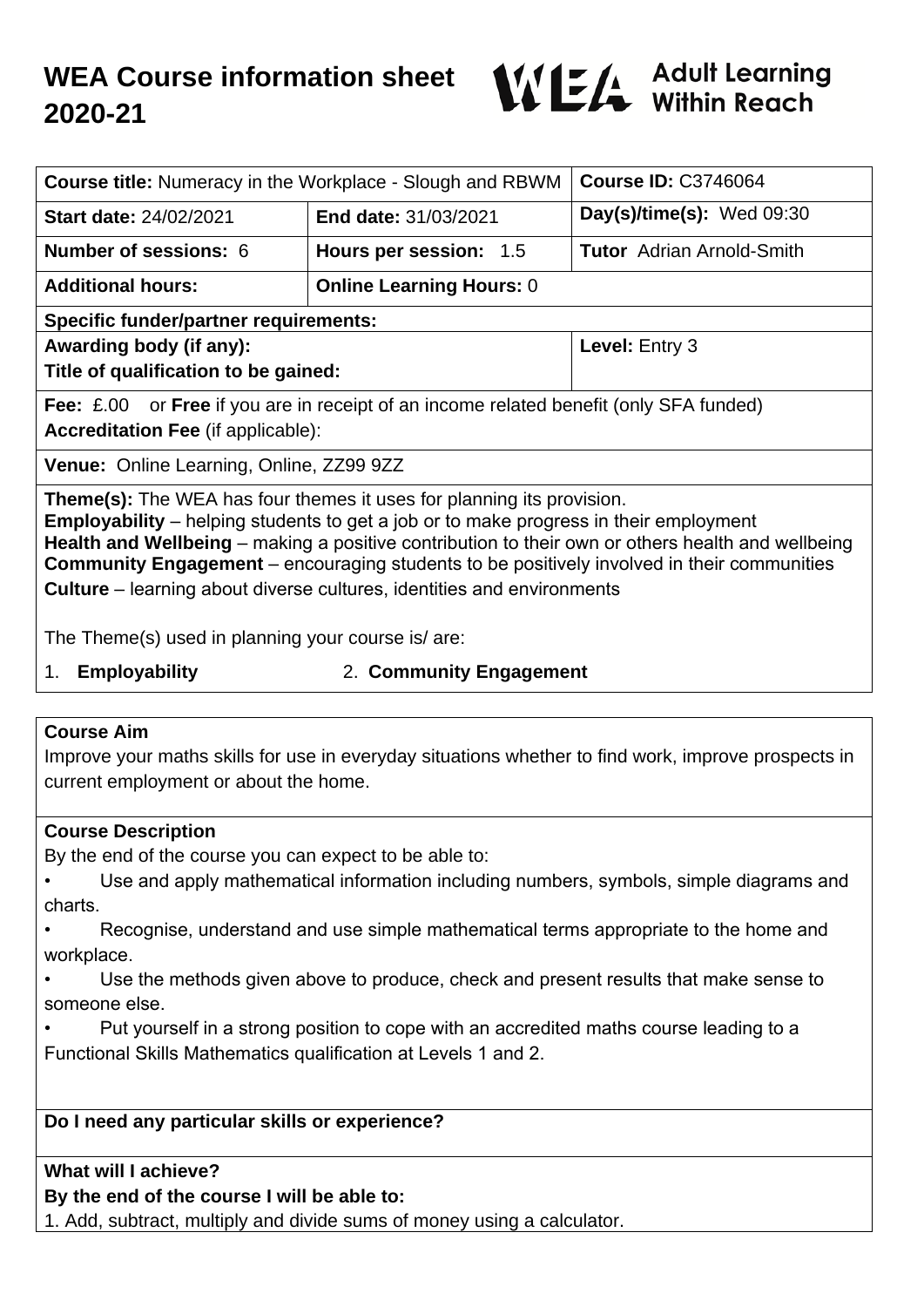2. Calculate percentages of amounts of money using a calculator and calculate percentage increase and decrease (to include % wage increases and '%-off' special offers).

3. Measure length, weight and capacity using the metric system of measurement and convert, for example, a length given in centimetres to metres.

4. Name and describe the properties of some common two-dimensional shapes (e.g. square and circle) and three-dimensional shapes (e.g. cube and cylinder). Calculate the perimeter and area of a rectangle and the volume of a cube.

5. Derive information from a bar chart, line graph and conversion graph. Calculate the mean and range of a set of data.

## **What teaching methods will be used and will there be work outside of the class?**

- The WEA's digital learning platform, Canvas will be used to provide resources or to support lessons, enable assessment, provide learner feedback and for other activities for individuals away from the course. If you want to understand more about our digital learning platform please visit: http://bit.ly/WEAonline

- The WEA tutor will use a range of different teaching and learning methods and encourage you and the group to be actively involved in your learning

- You will be expected to carry out a range of activities in your own time

# **What kind of feedback can I expect from the tutor?**

- You will be able to keep a record of your progress and achievement using photos, audio, text or documents uploaded into the WEA's digital learning platform, WEA Canvas.

- Your tutor will provide written, text and audio feedback recorded in WEA Canvas, WEA's digital learning platform.
- You will be able to keep a digital portfolio of your work on WEA's digital learning platform, Canvas.
- A range of informal activities will be used by the tutor to see what you are learning which may include quizzes, question and answer, small projects and discussion
- You will have opportunities to discuss your progress with your tutor
- You will be encouraged to share your work with the group and discuss your learning

# **What else do I need to know? Is there anything I need to bring?**

- What you need: You will need an internet connection, speakers, a microphone and a webcam so that you can use our video learning platform, Zoom. If you'd like to understand more Zoom please visit: http://bit.ly/ZoomSpec

- You will also need access to the internet outside of your sessions. You could do this using a smart phone, tablet, laptop or a desktop computer (at home or through a library etc.).

- You will need a personal email address to join the WEA's digital learning platform, Canvas so that you can receive resources, record your progress and achievement and to work with others and share ideas. If you want to understand more about our digital learning platform please visit: http://bit.ly/WEAonline

- You will need a calculator with a percentage function, a 30 cm ruler, paper and pens/pencils.

## **Pre-course work, reading and information sources**

- It will be helpful to recall and practise your timestables (multiplication tables) in advance of this class.